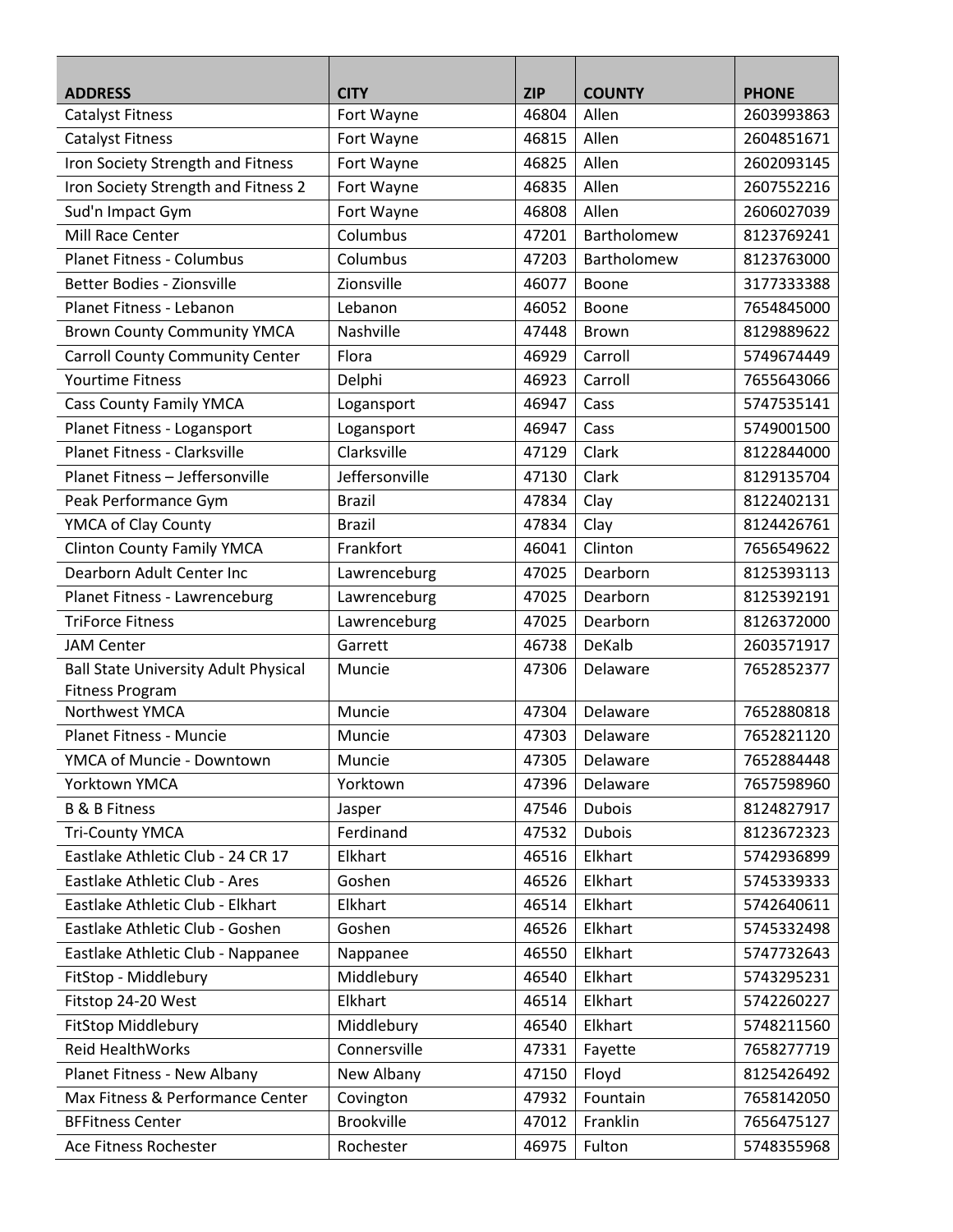| <b>Princeton Fitness</b>                   | Princeton   | 47670 | Gibson     | 8123866666 |
|--------------------------------------------|-------------|-------|------------|------------|
| <b>Big Rob Fitness</b>                     | Gas City    | 46933 | Grant      | 7656619190 |
| <b>Grant County YMCA</b>                   | Marion      | 46952 | Grant      | 7656640544 |
| <b>Planet Fitness - Marion</b>             | Marion      | 46952 | Grant      | 7654002400 |
| The Wellness Center                        | Marion      | 46953 | Grant      | 7656744455 |
| Better Bodies - Village of WestClay        | Carmel      | 46032 | Hamilton   | 3178181432 |
| <b>Carmel Total Fitness</b>                | Carmel      | 46032 | Hamilton   | 3175808111 |
| <b>Gymies Fitness Center</b>               | Cicero      | 46034 | Hamilton   | 3179843399 |
| <b>Monon Community Center</b>              | Carmel      | 46032 | Hamilton   | 3178487275 |
| <b>Planet Fitness - Carmel Fitness</b>     | Carmel      | 46032 | Hamilton   | 3174831000 |
| Planet Fitness - Fishers                   | Fishers     | 46038 | Hamilton   | 3179391300 |
| Planet Fitness - Westfield                 | Westfield   | 46074 | Hamilton   | 3178960992 |
| Prime Life Enrichment                      | Carmel      | 46032 | Hamilton   | 3178157000 |
| <b>Riverview Health Rehab and Fitness</b>  | Noblesville | 46060 | Hamilton   | 3177054350 |
| <b>Riverview Health Rehab and Fitness</b>  | Carmel      | 46033 | Hamilton   | 3177054350 |
| Snap Fitness - Club 335                    | Westfield   | 46074 | Hamilton   | 3178677627 |
| Planet Fitness - Greenfield                | Greenfield  | 46140 | Hancock    | 3174678200 |
| <b>Brownsburg Fitness Inc</b>              | Brownsburg  | 46112 | Hendricks  | 3178526100 |
| <b>Brownsburg Parks at Brownsburg</b>      | Brownsburg  | 46112 | Hendricks  | 3178584172 |
| Library                                    |             |       |            |            |
| <b>Chronic Health Club</b>                 | Danville    | 46122 | Hendricks  | 3177455330 |
| Plainfield Gym & Tanning                   | Plainfield  | 46168 | Hendricks  | 3178377110 |
| Planet Fitness - East Main Street          | Brownsburg  | 46112 | Hendricks  | 3178580400 |
| <b>Fitness</b>                             |             |       |            |            |
| <b>Planet Fitness - Plainfield Fitness</b> | Plainfield  | 46168 | Hendricks  | 3178371629 |
| Knightstown Family Fitness                 | Knightstown | 46148 | Henry      | 3174683597 |
| Planet Fitness - Kokomo                    | Kokomo      | 46901 | Howard     | 7658685000 |
| <b>Heritage Pointe</b>                     | Warren      | 46792 | Huntington | 2603752201 |
| <b>Fit Crave</b>                           | Seymour     | 47274 | Jackson    | 8125242582 |
| Snap Fitness - Club 974                    | Seymour     | 47274 | Jackson    | 8126804570 |
| 24/7 Club Fit                              | Rensselaer  | 47978 | Jasper     | 2198660033 |
| Jay Community Center                       | Portland    | 47371 | Jay        | 2607266477 |
| Planet Fitness - Madison                   | Madison     | 47250 | Jefferson  | 8128014444 |
| <b>MPCC Community Life Center</b>          | Greenwood   | 46142 | Johnson    | 3178816778 |
| Club 365 Fitness                           | Vincennes   | 47591 | Knox       | 8123160388 |
| <b>Planet Fitness - Vincennes</b>          | Vincennes   | 47591 | Knox       | 8122911590 |
| YMCA of Vincennes                          | Vincennes   | 47591 | Knox       | 8128959622 |
| Eastlake Athletic Club- Warsaw             | Warsaw      | 46582 | Kosciusko  | 5742689622 |
| <b>FitStop Syracuse</b>                    | Syracuse    | 46567 | Kosciusko  | 5743371061 |
| Shipshewana Fitness Center                 | Shipshewana | 46565 | Lagrange   | 2607684705 |
| <b>Envious Trends Fitness</b>              | Whiting     | 46394 | Lake       | 2199025980 |
| <b>Full Spectrum Fitness</b>               | Crown Point | 46307 | Lake       | 2192132375 |
| Planet Fitness - Crown Point               | Crown Point | 46307 | Lake       | 2196638577 |
| Planet Fitness - Hammond                   | Hammond     | 46324 | Lake       | 2198450700 |
| Planet Fitness - Highland                  | Highland    | 46322 | Lake       | 2195955111 |
| Planet Fitness - Hobart                    | Hobart      | 46342 | Lake       | 2199403956 |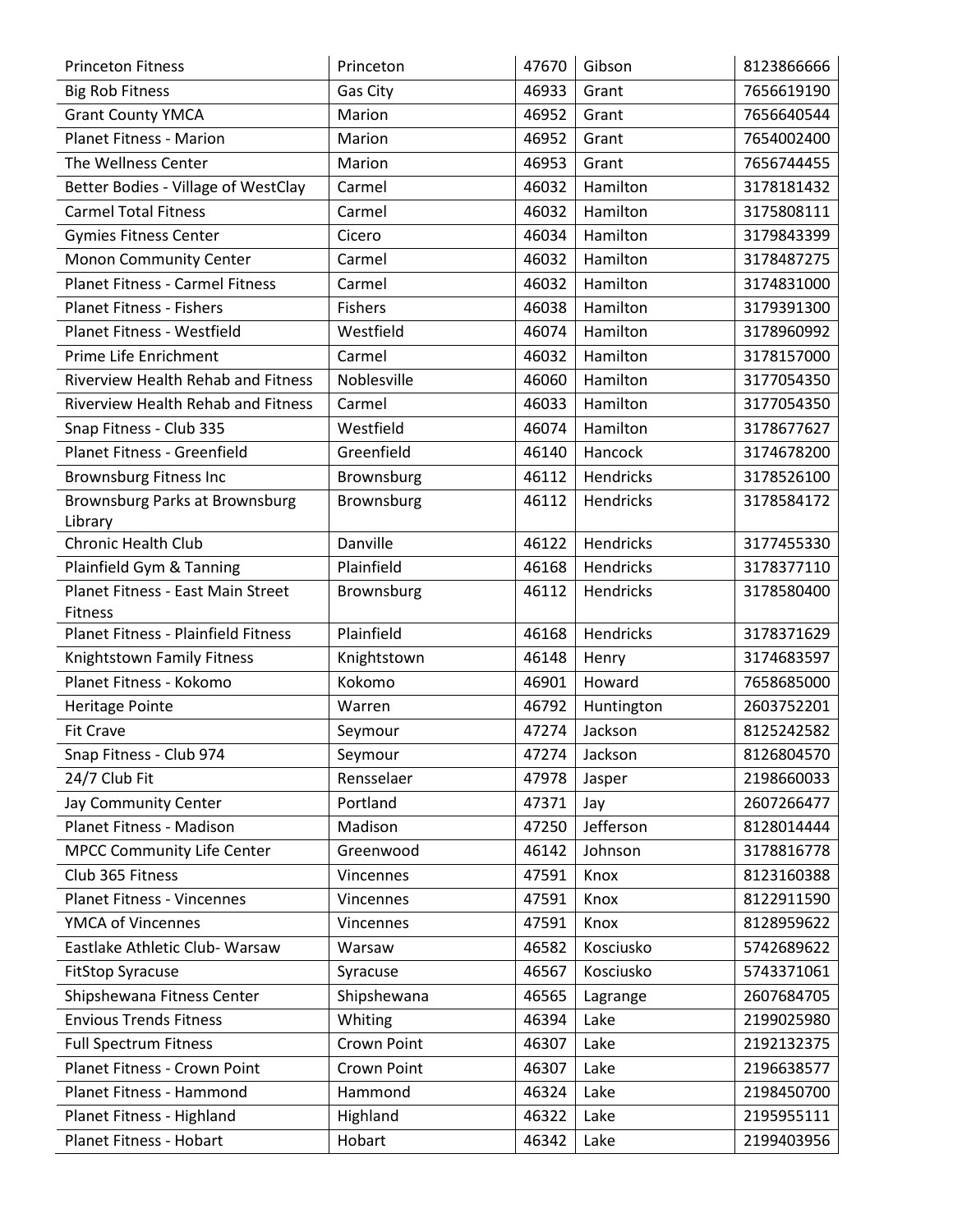| <b>Planet Fitness - Merrillville</b>      | Merrillville   | 46410 | Lake       | 2197509634 |
|-------------------------------------------|----------------|-------|------------|------------|
| Planet Fitness - Schererville             | Schererville   | 46375 | Lake       | 2165156973 |
| YWCA Northwest Indiana                    | Gary           | 46407 | Lake       | 2198819922 |
| La Porte County Family YMCA               | Michigan City  | 46360 | LaPorte    | 2192214055 |
| La Porte Family YMCA                      | La Porte       | 46350 | LaPorte    | 2193259622 |
| La porte Family YMCA - Long Beach         | Long Beach     | 46360 | LaPorte    | 2198791393 |
| Fit Chix                                  | Bedford        | 47421 | Lawrence   | 8126750131 |
| Healthy Balance Health Club               | Bedford        | 47421 | Lawrence   | 8122796330 |
| <b>Priority Fitness Bedford</b>           | Bedford        | 47421 | Lawrence   | 8122757348 |
| <b>Planet Fitness - Anderson Fitness</b>  | Anderson       | 46013 | Madison    | 7656424000 |
| White River Athletic Club                 | Anderson       | 46016 | Madison    | 7656408077 |
| Ardizzone & Nalley Gym                    | Indianapolis   | 46227 | Marion     | 3178302707 |
| Better Bodies - On The Circle             | Indianapolis   | 46204 | Marion     | 3178295005 |
| Boner Fitness & Learning Center           | Indianapolis   | 46202 | Marion     | 3174232000 |
| <b>Get Fit Athletic Club</b>              | Indianapolis   | 46219 | Marion     | 3173574653 |
| Heritage Place of Indianapolis Inc        | Indianapolis   | 46208 | Marion     | 3172836662 |
| Indy House of Pilates                     | Indianapolis   | 46237 | Marion     | 3177503024 |
| <b>Peak Fitness</b>                       | Indianapolis   | 46220 | Marion     | 3172576218 |
| Planet Fitness - 10th Street Fitness      | Indianapolis   | 46214 | Marion     | 3174558500 |
| Planet Fitness - 38th Street Fitness      | Indianapolis   | 46254 | Marion     | 3173280300 |
| Planet Fitness - 86th Street Fitness      | Indianapolis   | 46260 | Marion     | 3177315926 |
| Planet Fitness - Beech Grove              | Indianapolis   | 46237 | Marion     | 3177800100 |
| Planet Fitness - East Washington          | Indianapolis   | 46229 | Marion     | 3178909800 |
| Planet Fitness - Hardegan                 | Indianapolis   | 46227 | Marion     | 3178932775 |
| Planet Fitness - Kentucky Ave             | Indianapolis   | 46221 | Marion     | 3172480338 |
| Planet Fitness - Keystone Fitness         | Indianapolis   | 46220 | Marion     | 3172577008 |
| Planet Fitness - Madison Ave              | Indianapolis   | 46225 | Marion     | 3177835500 |
| <b>Planet Fitness - Shadeland Fitness</b> | Indianapolis   | 46250 | Marion     | 3179156000 |
| Push Fitness for Women                    | Indianapolis   | 46250 | Marion     | 3175959006 |
| Taylor Made Wellness                      | Indianapolis   | 46202 | Marion     | 3178096628 |
| Together We Rise Fitness                  | Indianapolis   | 46220 | Marion     | 3175787444 |
| Train Yard 317                            | Indianapolis   | 46241 | Marion     | 3172505569 |
| Vasa Fitness - Indianapolis               | Indianapolis   | 46237 | Marion     | 3172221220 |
| Thompson Rd)                              |                |       |            |            |
| West Indy Racquet Club                    | Indianapolis   | 46254 | Marion     | 3172914664 |
| Ace Fitness Plymouth                      | Plymouth       | 46563 | Marshall   | 5749358448 |
| Fitness Forum Sports & Wellness           | Plymouth       | 46563 | Marshall   | 5749362333 |
| Ellettsville Fitness Center               | Ellettsville   | 47429 | Monroe     | 8128765438 |
| Planet Fitness - Bloomington              | Bloomington    | 47404 | Monroe     | 8123337699 |
| <b>Twin Lakes Recreation Center</b>       | Bloomington    | 47403 | Monroe     | 8123493720 |
| Crawfordsville Community Center           | Crawfordsville | 47933 | Montgomery | 7653645175 |
| Planet Fitness - Crawfordsville           | Crawfordsville | 47933 | Montgomery | 7653625900 |
| Barbara B Jordan YMCA                     | Martinsville   | 46151 | Morgan     | 7653426688 |
| Core Fitness Club                         | Mooresville    | 46158 | Morgan     | 3178348226 |
| <b>Reps Fitness</b>                       | Martinsville   | 46151 | Morgan     | 7653495645 |
| Fitstop Kendallville                      | Kendallville   | 46755 | Noble      | 2602425893 |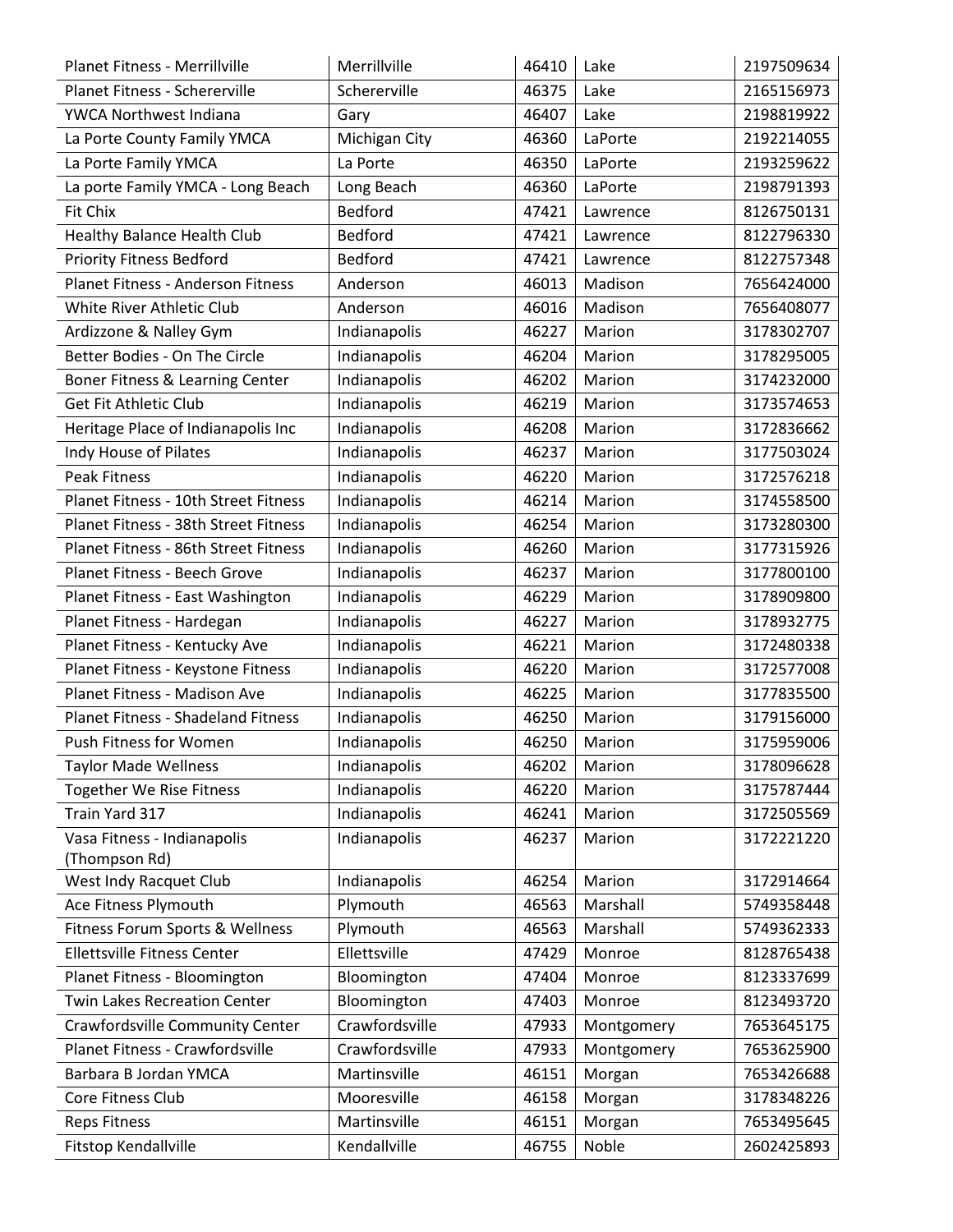| Hidden Ego                           | Albion           | 46701 | Noble         | 2602393100 |
|--------------------------------------|------------------|-------|---------------|------------|
| <b>Everbodys Fitness Center</b>      | <b>Tell City</b> | 47586 | Perry         | 8125473565 |
| Planet Fitness - Portage             | Portage          | 46368 | Porter        | 2793121806 |
| Planet Fitness - Valparaiso          | Valparaiso       | 46383 | Porter        | 2195105865 |
| Ackerman Chiropractic & Fitness      | Wadesville       | 47638 | Posey         | 8126874947 |
| Center LLC                           |                  |       |               |            |
| Community Wellness Center of         | Winamac          | 46996 | Pulaski       | 5749464150 |
| Winamac                              |                  |       |               |            |
| Snap Fitness - Club 1120             | Greencastle      | 46135 | Putnam        | 7656534000 |
| <b>Randolph County Fitness</b>       | Winchester       | 47394 | Randolph      | 7655847448 |
| <b>Rushville Family Fitness</b>      | Rushville        | 46173 | Rush          | 7653893050 |
| Charter Fitness - Mishawaka          | Mishawaka        | 46545 | Saint Joseph  | 5742343400 |
| Eastlake Athletic Club - Granger     | Granger          | 46530 | Saint Joseph  | 5742722222 |
| Eastlake Athletic Club - Osceola     | Osceola          | 46561 | Saint Joseph  | 5743295231 |
| FitStop - Mishawaka                  | Mishawaka        | 46544 | Saint Joseph  | 5742562050 |
| FitStop24 - South Bend               | South Bend       | 46614 | Saint Joseph  | 5742177041 |
| Indiana Cheer Enterprises Athletic   | Mishawaka        | 46545 | Saint Joseph  | 5742580204 |
| Center (Ice Athletic Center)         |                  |       |               |            |
| The Salvation Army Ray & Joan Kroc   | South Bend       | 46601 | Saint Joseph  | 5742339471 |
| <b>Corps Community Center</b>        |                  |       |               |            |
| Planet Fitness - Shelbyvillle        | Shelbyville      | 46176 | Shelby        | 3174018484 |
| Shelby County Athletic Club          | Shelbyville      | 46176 | Shelby        | 3173982582 |
| Max Health                           | North Judson     | 46366 | <b>Starke</b> | 5748065437 |
| <b>MBS Fitness</b>                   | Knox             | 46534 | <b>Starke</b> | 5747723337 |
| <b>Aster Place</b>                   | Lafayette        | 47905 | Tippecanoe    | 7654463540 |
| Downtown YMCA Center                 | Lafayette        | 47901 | Tippecanoe    | 7654743448 |
| <b>Faith Community Center</b>        | Lafayette        | 47905 | Tippecanoe    | 7654494600 |
| Faith West Community Center          | West Lafayette   | 47906 | Tippecanoe    | 7654493750 |
| Lafayette Family YMCA                | Lafayette        | 47905 | Tippecanoe    | 7654743448 |
| Northend Community Center            | Lafayette        | 47904 | Tippecanoe    | 7654493760 |
| <b>Parkwest Fitness</b>              | West Lafayette   | 47906 | Tippecanoe    | 7654643435 |
| Planet Fitness - Lafayette           | Lafayette        | 47905 | Tippecanoe    | 7654466600 |
| Snap Fitness - Club 1304             | West Lafayette   | 47906 | Tippecanoe    | 7654633219 |
| Snap Fitness - Club 1360             | Lafayette        | 47905 | Tippecanoe    | 7654483219 |
| Snap Fitness - Lafayette - Club 1737 | Lafayette        | 47909 | Tippecanoe    | 7654743219 |
| The Fitness Experience - Total       | West Lafayette   | 47906 | Tippecanoe    | 7654040568 |
| <b>Fitness Center</b>                |                  |       |               |            |
| <b>Universal Fitness</b>             | West Lafayette   | 47906 | Tippecanoe    | 7657439290 |
| Vasa Fitness - Lafayette South St    | Lafayette        | 47905 | Tippecanoe    | 7656377282 |
| Phifer's Fitness                     | Tipton           | 46072 | Tipton        | 3174106690 |
| <b>Nitro Fitness</b>                 | Evansville       | 47715 | Vanderburgh   | 8124029900 |
| Planet Fitness - Evansville          | Evansville       | 47715 | Vanderburgh   | 8124772199 |
| Planet Fitness - Evansville North    | Evansville       | 47710 | Vanderburgh   | 8122138005 |
| Park                                 |                  |       |               |            |
| The Pit Barbell Club                 | Evansville       | 47715 | Vanderburgh   | 8124220617 |
| 7th Street Health & Fitness          | Clinton          | 47842 | Vermillion    | 7658323490 |
| <b>Cottrell's Fitness Corner</b>     | Clinton          | 47842 | Vermillion    | 7658326781 |